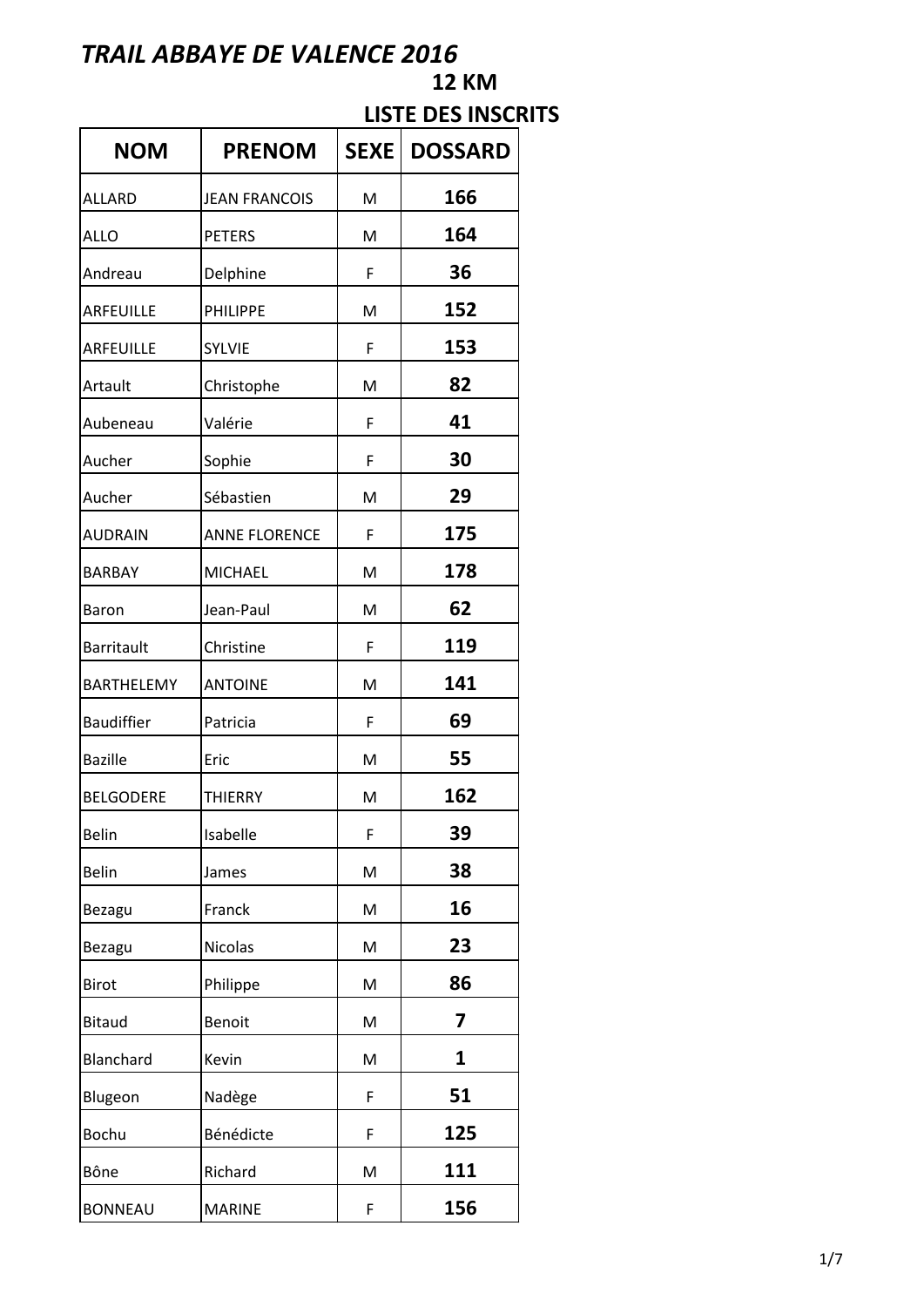| <b>NOM</b>      | <b>PRENOM</b>   |   | <b>SEXE   DOSSARD</b> |
|-----------------|-----------------|---|-----------------------|
| <b>BONNET</b>   | <b>FLORIAN</b>  | M | 191                   |
| Bouderaoui      | Delphine        | F | 132                   |
| Boué            | <b>Boris</b>    | M | 83                    |
| Bourchenin      | Francis         | M | 116                   |
| <b>BOURREAU</b> | <b>FABRICE</b>  | M | 142                   |
| <b>Boutin</b>   | Alain           | M | 89                    |
| Boyer           | Séverine        | F | 5                     |
| <b>BRAULT</b>   | <b>AURELIEN</b> | M | 168                   |
| <b>Brédif</b>   | <b>Bruno</b>    | M | 129                   |
| <b>CARTIER</b>  | <b>FABIENNE</b> | F | 180                   |
| Cerclet         | Jean-Charles    | M | 58                    |
| Chambon         | Pascal          | M | 65                    |
| CHAMPAGNOL      | <b>THOMAS</b>   | M | 143                   |
| CHANTECAILLE    | <b>TONY</b>     | M | 136                   |
| Chedozeau       | Nicolas         | M | 108                   |
| Chestier        | Florent         | M | 3                     |
| Cholet          | Isabelle        | F | 61                    |
| Cléret          | Laure           | F | 45                    |
| Cléret          | Paul            | M | 44                    |
| <b>COINDAT</b>  | LAURENT         | M | 171                   |
| Collas          | Pascal          | M | 94                    |
| Coudouent       | Jean-Philippe   | M | 54                    |
| Coulon          | Loïc            | M | 17                    |
| Couturier       | François-Xavier | M | 74                    |
| Dalby           | Sébastien       | M | 90                    |
| Daudin          | Patricia        | F | 97                    |
| Deguil          | Vincent         | M | 95                    |
| Delavault       | Françoise       | F | 105                   |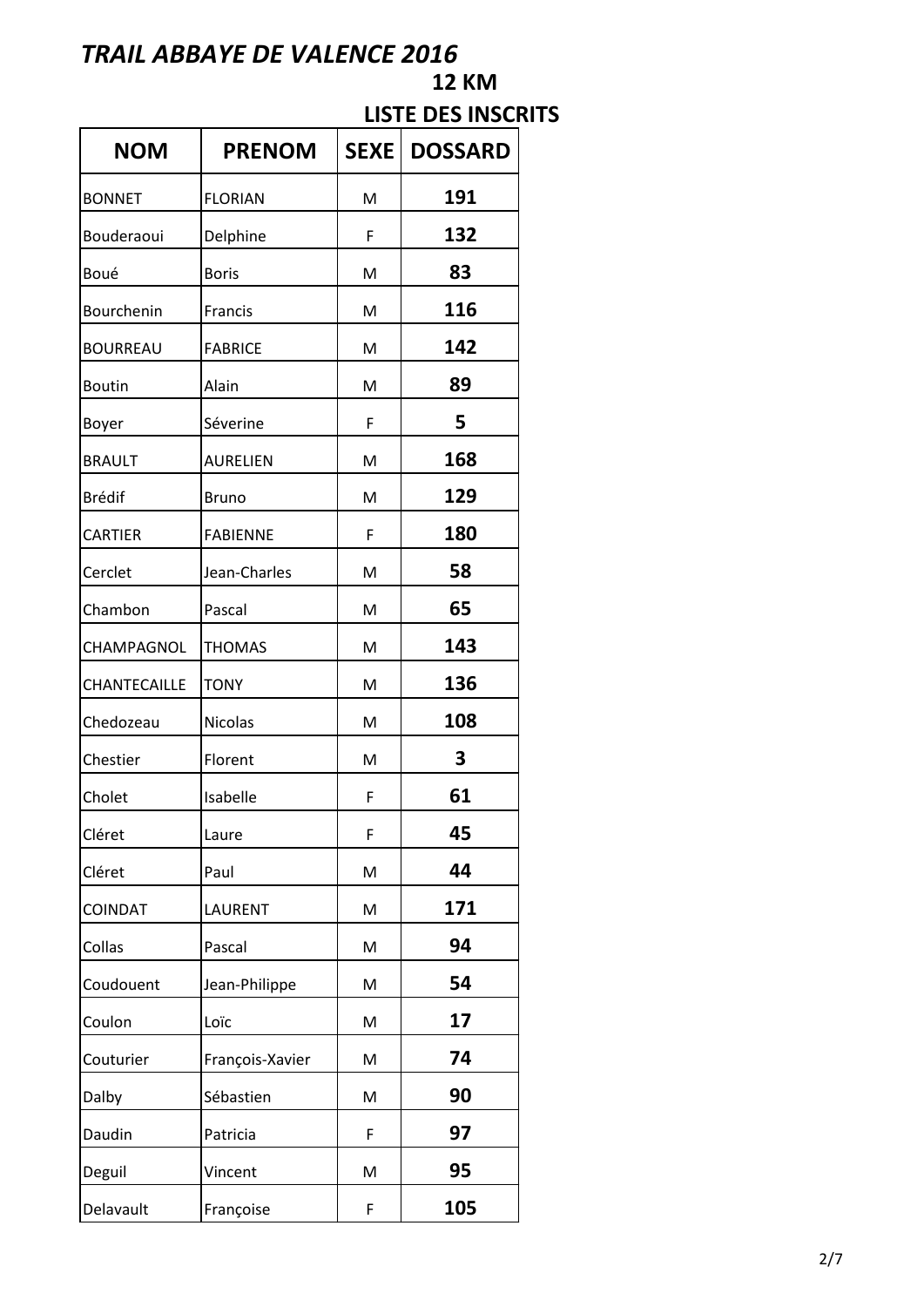| <b>NOM</b>        | <b>PRENOM</b>   | SEXE | <b>DOSSARD</b> |
|-------------------|-----------------|------|----------------|
| Delhoume          | Sylvie          | F    | 117            |
| <b>DEMELLIERS</b> | <b>STEPHANE</b> | M    | 173            |
| Dervaux           | Bernard         | M    | 87             |
| Devezeaud         | Sophie          | F    | 88             |
| <b>Dewinck</b>    | Adrien          | M    | 15             |
| Diot              | Florian         | M    | 18             |
| Dupont            | Franck          | M    | 13             |
| Duval             | Michèle         | F    | 78             |
| EL HAMZAOUI       | <b>AZIZ</b>     | M    | 183            |
| Farineau          | Séverine        | F    | 24             |
| Farineau          | Loïc            | M    | 25             |
| Ferjou            | Maryline        | F    | 98             |
| Fernandez         | Antonio         | M    | 81             |
| Ferron            | Justine         | F    | 115            |
| <b>FERRON</b>     | <b>THIERRY</b>  | M    | 176            |
| Fillon            | Jérôme          | M    | 4              |
| Fouet             | Patrice         | M    | 46             |
| <b>FOURRE</b>     | <b>JEROME</b>   | M    | 148            |
| Frison            | Micheline       | F    | 42             |
| Frison            | Daniel          | M    | 43             |
| <b>GABORIAUD</b>  | PASCAL          | M    | 177            |
| Gagnaire          | Martial         | M    | 118            |
| Gargouil          | Maxence         | M    | 123            |
| Gervais           | Jérôme          | M    | 50             |
| Gibault           | Mathieu         | M    | 31             |
| Gilbert           | Rémy            | M    | 59             |
| Girard            | Damien          | M    | 110            |
| Girard            | Eric            | M    | 63             |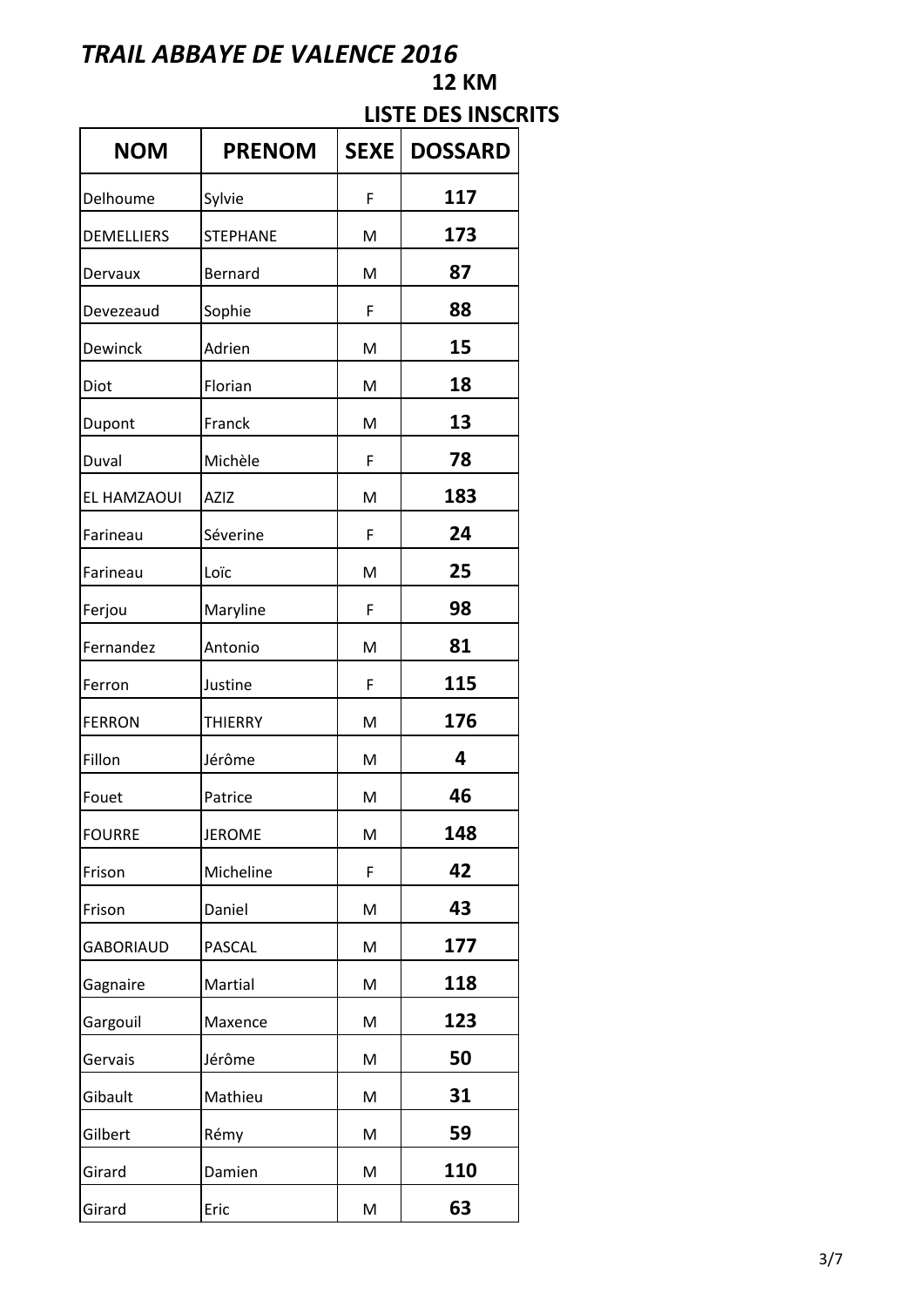| <b>NOM</b>           | <b>PRENOM</b>    | <b>SEXE</b> | <b>DOSSARD</b> |
|----------------------|------------------|-------------|----------------|
| Girardin             | Patricia         | F           | 56             |
| Girardin             | Michel           | M           | 57             |
| <b>Giret Kieffer</b> | Mary             | F           | 126            |
| Godet                | Michel           | M           | 96             |
| <b>GOURDON</b>       | <b>ERIC</b>      | M           | 144            |
| <b>GUERAUD</b>       | <b>ROMAIN</b>    | M           | 145            |
| <b>GUERAUD</b>       | <b>ALEXANDRE</b> | M           | 163            |
| <b>GUICHARD</b>      | <b>JEAN LUC</b>  | M           | 186            |
| Guillemin            | Annabelle        | F           | 100            |
| Guillon              | Sophie           | F           | 52             |
| Guillon              | Laurent          | M           | 53             |
| Guimbaud             | Nathalie         | F           | 14             |
| Hipeau               | Nathalie         | F           | 67             |
| Hipeau               | Thierry          | M           | 68             |
| <b>HIPEAU</b>        | <b>JULIEN</b>    | M           | 161            |
| Hirgair              | Sébastien        | M           | 10             |
| Huron                | Pierre           | M           | 64             |
| Janché               | Lucile           | F           | 34             |
| Janché               | Marie-Laure      | F           | 33             |
| Janché               | Jean-Marc        | M           | 32             |
| Janot                | Sophie           | F           | 114            |
| Jeanbrun             | Olivier          | M           | 121            |
| Jorigne              | Josiane          | F           | 2              |
| <b>JOUBERT</b>       | <b>ADELINE</b>   | F           | 139            |
| <b>JOURDAN</b>       | SYLVAIN          | M           | 181            |
| <b>JULIEN</b>        | <b>THOMAS</b>    | M           | 167            |
| La Soudière          | Guy              | M           | 75             |
| Labarthe             | Véronique        | F           | 49             |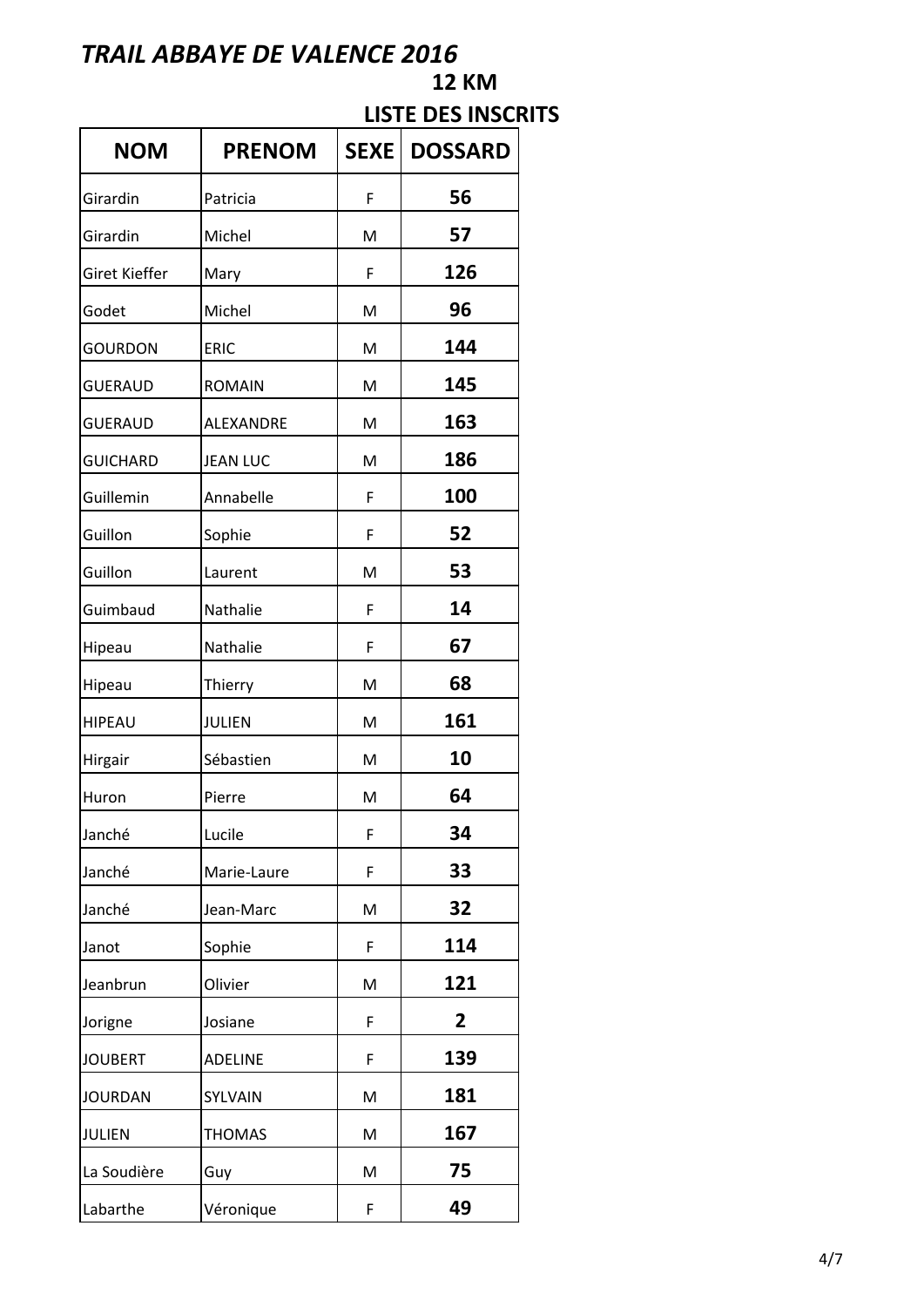# **NOM PRENOM SEXE DOSSARD** Labarthe Michel M **48** LAFORET CHRISTIAN | M | 151 Laforge Sébastien | M | **103** LAGARDE CHANTAL | F | **138** Laurissergues Nathalie **F 112** Le Breton Nathalie **F 8** LEROYER CLEMENT | M | **154** LEROYER DAVID | M | **155** Levesque Eric M M 26 Loiret Jerôme M **9** LORENZO NATHALIE F **182** LOUIS ORIANNE F **160** Maduel Sylvie F **40** Mallet |Julien | M | **101** Marchand Anne-Lise F **70** MARIN MICKAEL M **157** MARSOLLIER PATRICE M **150** MARTIN PATRICE M **188** Ménigaud Yann | M | **66** MERLIN NOAH M M 184 Meunier Soazic **F 72** Meunier Christophe M M 102 Minault Benjamin M **131** Minot Guillaume M M 28 MINOT LAURE F **137** Monger Isabelle **F 47** MONTOUX PHILIPPE M **169** MOTILLON MORGAN | M | **170**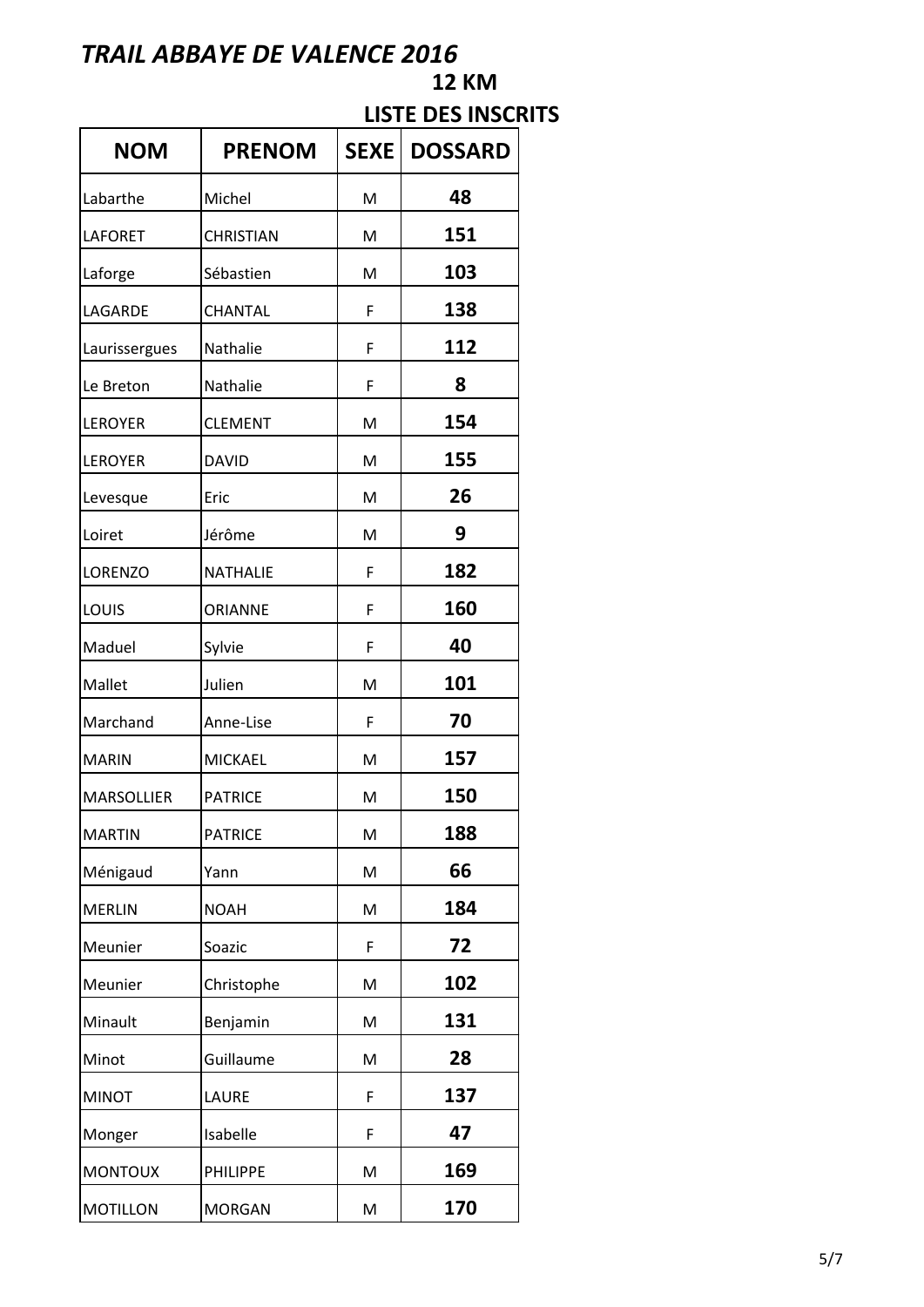# **NOM PRENOM SEXE DOSSARD** Mousserion Ludovic **M** M **35** Nocquet Emmanuel M **11** Nomballier Laurent M M 91 NYZAM ELODIE | F | **149** PACRAULT MARIE HELENE F | 146 PALLU MAXIME M M 134 Pannoux Rémy M **71** Paquereau Marte **F 127** Pedros Damien | M | 99 Perault **Francis** M **106** Peron Nathalie F **76** Peronneau Nelly **F 92** PILET **HELENE F 179** PIN TIM M **133** Pineau **Denis** M M 77 Piveteau **Yannick** M M 20 Ploquin Thierry M M 124 Poisson Nicolas | M | **128** RANGIER **BAPTISTE** M **189** RANGIER ARNAUD | M | 190 RAY **AURELIEN** M **187** Renoux Sandra **F 27** Richard Sandrine F 80 RICHETIN SOPHIE **F 159** Rigaud Philippe M **73** Robin Antoine M **109** Robin David M **107** Rosetiny Gabrielle **F 19**